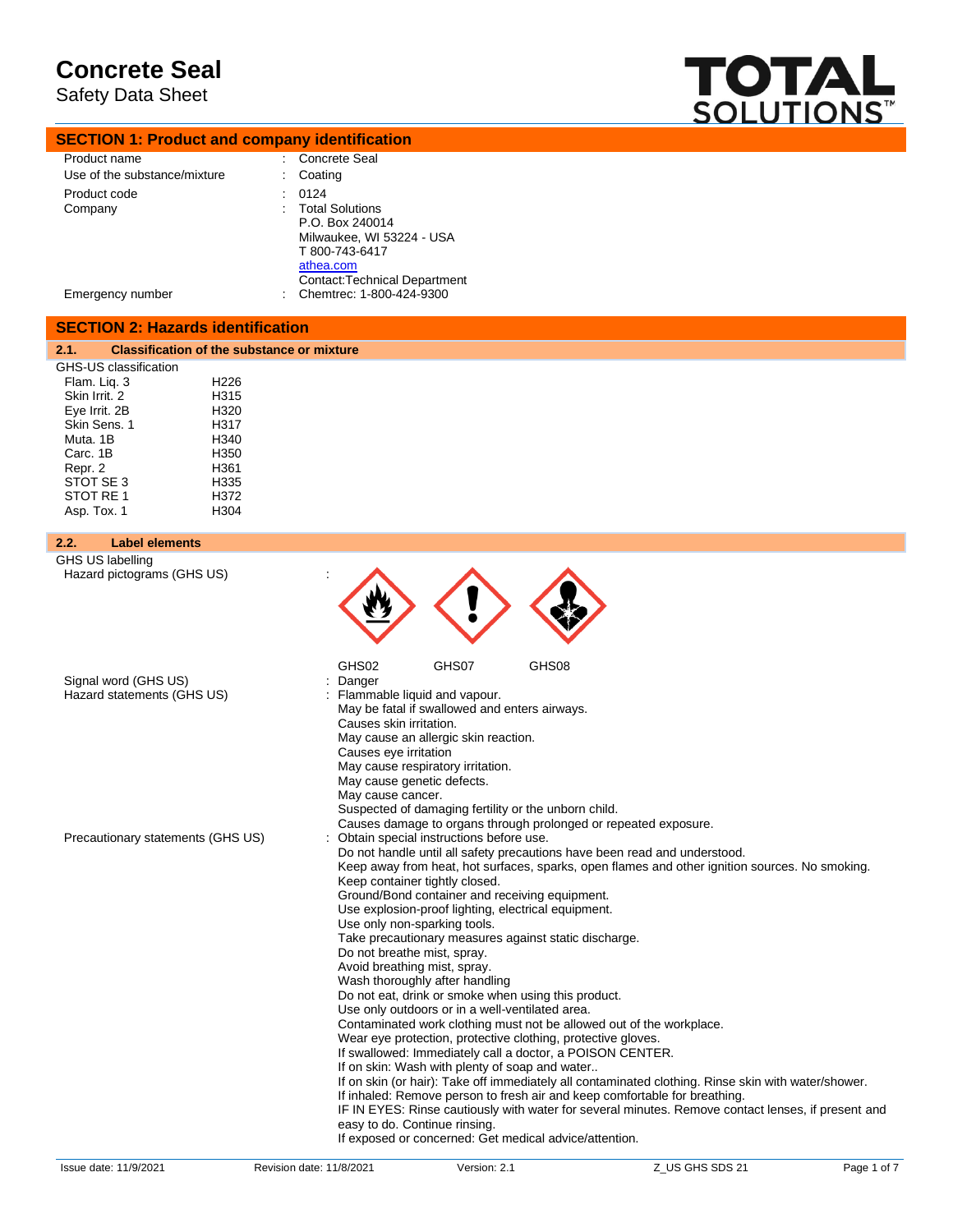Safety Data Sheet



Call a doctor, a POISON CENTER if you feel unwell. Get medical advice/attention if you feel unwell. Specific treatment (see supplemental first aid instruction on this label). Do NOT induce vomiting. If skin irritation occurs: Get medical advice/attention. If skin irritation or rash occurs: Get medical advice/attention. If eye irritation persists: Get medical advice/attention. Take off contaminated clothing and wash it before reuse. Wash contaminated clothing before reuse. In case of fire: Use carbon dioxide (CO2), dry extinguishing powder, foam to extinguish. Store in a well-ventilated place. Keep container tightly closed. Store in a well-ventilated place. Keep cool. Store locked up. Dispose of contents/container to comply with local/regional/national/international regulations..

#### **2.3. Other hazards**

No additional information available

#### **2.4. Unknown acute toxicity (GHS US)**

Not applicable.

#### **SECTION 3: Composition/information on ingredients**

#### **3.1. Substances**

Not applicable

#### **3.2. Mixtures**

| Name                              | <b>Product identifier</b> | $\%$      | <b>GHS-US classification</b>            |
|-----------------------------------|---------------------------|-----------|-----------------------------------------|
| Epoxy Resin                       | (CAS-No.) Withheld        | 10-30     | Eye Irrit. 2B, H320                     |
|                                   |                           |           |                                         |
| C9-12 Light Alkanes               | (CAS-No.) 64742-88-7      | 10-30     | STOT RE 1, H372                         |
|                                   |                           |           | Asp. Tox. 1, H304                       |
|                                   |                           |           |                                         |
| Xylene                            | (CAS-No.) 1330-20-7       | $10 - 30$ | Flam. Liq. 3, H226                      |
|                                   |                           |           | Acute Tox. 4 (Dermal), H312             |
|                                   |                           |           | Acute Tox. 4 (Inhalation), H332         |
|                                   |                           |           | Skin Irrit. 2, H315                     |
| Ethylbenzene                      | (CAS-No.) 100-41-4        | $1 - 5$   | Flam. Lig. 2, H225                      |
|                                   |                           |           | Acute Tox. 4 (Inhalation: vapour), H332 |
|                                   |                           |           | Carc. 2, H351                           |
|                                   |                           |           | STOT RE 2, H373                         |
|                                   |                           |           | Asp. Tox. 1, H304                       |
| C9-15 Heavy Aromatic Hydrocarbons | (CAS-No.) 64742-95-6      | ≤ $0.5$   | Flam. Liq. 3, H226                      |
|                                   |                           |           | Muta. 1B, H340                          |
|                                   |                           |           | Carc. 1B, H350                          |
|                                   |                           |           | STOT SE 3, H336                         |
|                                   |                           |           | STOT SE 3, H335                         |
|                                   |                           |           | Asp. Tox. 1, H304                       |

All hazardous chemicals, as determined by 29 CFR 1910.1200 have been listed. A specific chemical identity and/or percentage of composition has been withheld as a trade secret. Any concentration shown as a range is to protect confidentiality or is due to batch variation.

| <b>SECTION 4: First aid measures</b>                                |                                                                                                                                                                                                                                                    |
|---------------------------------------------------------------------|----------------------------------------------------------------------------------------------------------------------------------------------------------------------------------------------------------------------------------------------------|
| <b>Description of first aid measures</b><br>4.1.                    |                                                                                                                                                                                                                                                    |
| First-aid measures general<br>First-aid measures after inhalation   | : If you feel unwell, seek medical advice (show the label where possible).<br>: If breathing is difficult, remove victim to fresh air and keep at rest in a position comfortable for breathing.<br>Call a POISON CENTER/doctor if you feel unwell. |
| First-aid measures after skin contact                               | : Take off immediately all contaminated clothing and wash it before reuse. Wash skin with plenty of<br>water. If skin irritation or rash occurs: Get medical advice/attention.                                                                     |
| First-aid measures after eye contact                                | : Rinse cautiously with water for several minutes. Remove contact lenses, if present and easy to do.<br>Continue rinsing. If eye irritation persists: Get medical advice/attention.                                                                |
| First-aid measures after ingestion                                  | : Rinse mouth with water. Do NOT induce vomiting. Immediately call a POISON CENTER/doctor.                                                                                                                                                         |
| Most important symptoms and effects, both acute and delayed<br>4.2. |                                                                                                                                                                                                                                                    |
| Symptoms/effects                                                    | : Suspected of damaging fertility. Suspected of damaging the unborn child. Causes damage to organs<br>(through prolonged or repeated exposure). May cause cancer.                                                                                  |
| Symptoms/effects after inhalation                                   | : May cause respiratory irritation.                                                                                                                                                                                                                |

Issue date: 11/9/2021 Revision date: 11/8/2021 Version: 2.1 Z\_US GHS SDS 21 Page 2 of 7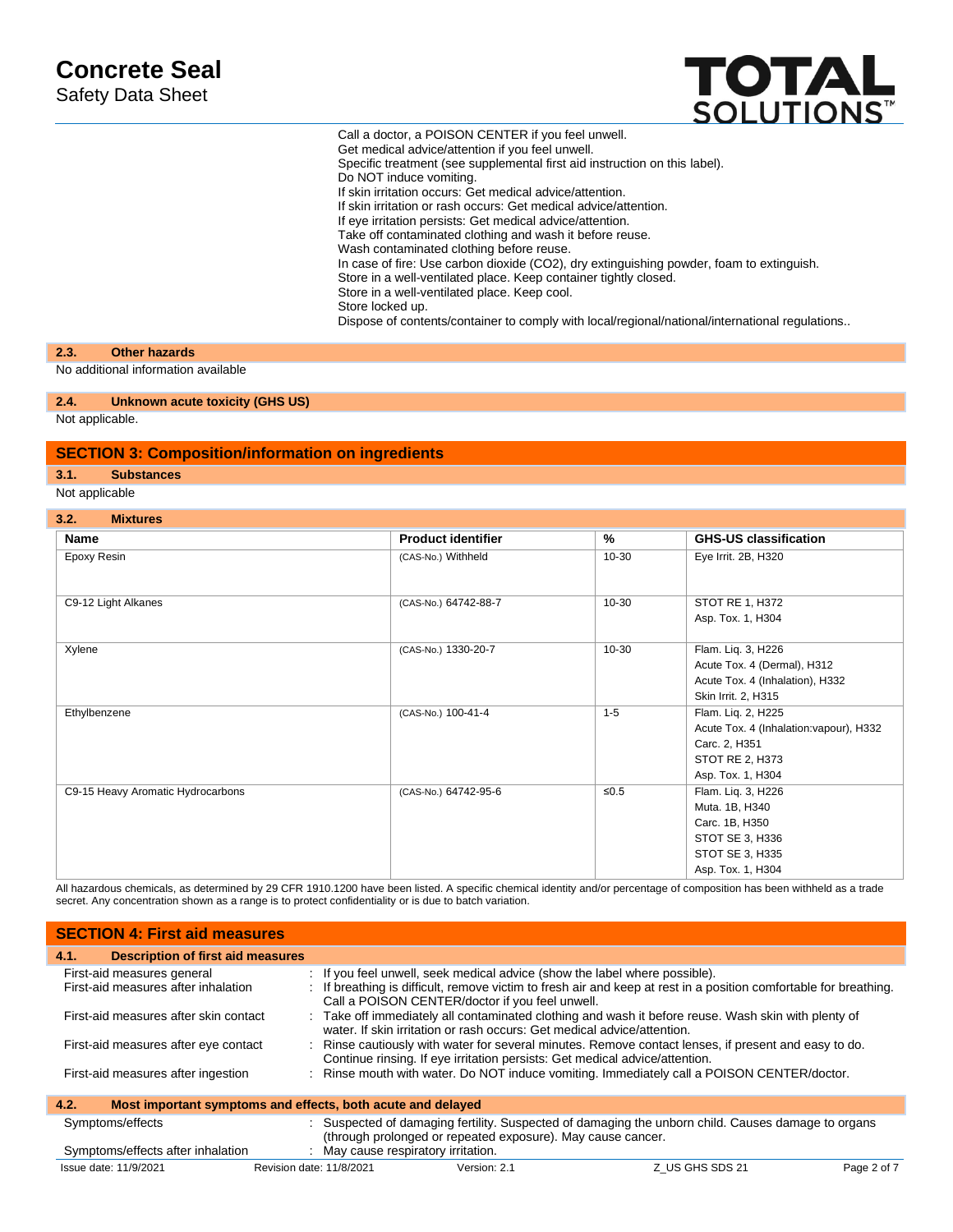Safety Data Sheet



|                                                                                                                  | <b>SULUTIUNS</b>                                                                                        |
|------------------------------------------------------------------------------------------------------------------|---------------------------------------------------------------------------------------------------------|
| Symptoms/effects after skin contact                                                                              | May cause an allergic skin reaction. Repeated exposure may cause skin dryness or cracking.              |
| Symptoms/effects after eye contact                                                                               | Causes eye irritation.                                                                                  |
| Symptoms/effects after ingestion                                                                                 | May be fatal if swallowed and enters airways. Risk of aspiration pneumonia. Gastrointestinal            |
|                                                                                                                  | complaints. Nausea. Vomiting.                                                                           |
| 4.3.                                                                                                             | Indication of any immediate medical attention and special treatment needed                              |
| Treat symptomatically.                                                                                           |                                                                                                         |
|                                                                                                                  |                                                                                                         |
| <b>SECTION 5: Firefighting measures</b>                                                                          |                                                                                                         |
| 5.1.<br><b>Extinguishing media</b>                                                                               |                                                                                                         |
| Suitable extinguishing media                                                                                     | : Foam. Carbon dioxide. Dry chemical powder.                                                            |
|                                                                                                                  |                                                                                                         |
| 5.2.<br>Special hazards arising from the substance or mixture                                                    |                                                                                                         |
| Fire hazard                                                                                                      | : Flammable liquid and vapour.                                                                          |
| Explosion hazard                                                                                                 | May form flammable/explosive vapour-air mixture.                                                        |
| Reactivity                                                                                                       | : On heating/burning: release of harmful/irritant gases/vapours e.g.: carbon monoxide - carbon dioxide. |
| 5.3.<br><b>Advice for firefighters</b>                                                                           |                                                                                                         |
| Firefighting instructions                                                                                        | : Exercise caution when fighting any chemical fire. Use water spray or fog for cooling exposed          |
|                                                                                                                  | containers. Take account of environmentally hazardous firefighting water.                               |
| Protection during firefighting                                                                                   | : Do not enter fire area without proper protective equipment, including respiratory protection.         |
|                                                                                                                  |                                                                                                         |
| <b>SECTION 6: Accidental release measures</b>                                                                    |                                                                                                         |
| 6.1.                                                                                                             | Personal precautions, protective equipment and emergency procedures                                     |
| General measures                                                                                                 | : No flames, no sparks. Eliminate all sources of ignition.                                              |
|                                                                                                                  |                                                                                                         |
| 6.1.1. For non-emergency personnel<br>Protective equipment                                                       | Protective goggles. Gloves. Protective clothing                                                         |
| Emergency procedures                                                                                             | : Evacuate unnecessary personnel. Avoid contact with skin, eyes and clothing. Ventilate spillage area.  |
|                                                                                                                  |                                                                                                         |
| 6.1.2. For emergency responders                                                                                  |                                                                                                         |
| Protective equipment                                                                                             | Equip cleanup crew with proper protection.                                                              |
| Emergency procedures                                                                                             | : Stop leak if safe to do so. Stop release. Ventilate area.                                             |
| 6.2.                                                                                                             |                                                                                                         |
| <b>Environmental precautions</b><br>Avoid release to the environment. Prevent entry to sewers and public waters. |                                                                                                         |
|                                                                                                                  |                                                                                                         |
| 6.3.<br>Methods and material for containment and cleaning up                                                     |                                                                                                         |
| For containment                                                                                                  | : Contain released product, collect/pump into suitable containers.                                      |
| Methods for cleaning up                                                                                          | : This material and its container must be disposed of in a safe way, and as per local legislation.      |
|                                                                                                                  |                                                                                                         |
| <b>Reference to other sections</b><br>6.4.                                                                       |                                                                                                         |
| No additional information available                                                                              |                                                                                                         |
|                                                                                                                  |                                                                                                         |
| <b>SECTION 7: Handling and storage</b>                                                                           |                                                                                                         |

| <b>Precautions for safe handling</b><br>7.1.                         |                                                                                                                                                                                                                                                                                                                                                     |
|----------------------------------------------------------------------|-----------------------------------------------------------------------------------------------------------------------------------------------------------------------------------------------------------------------------------------------------------------------------------------------------------------------------------------------------|
| Precautions for safe handling<br>Hygiene measures                    | : Comply with the legal requirements. Do not handle until all safety precautions have been read and<br>understood. Use personal protective equipment as required. Do not eat, drink or smoke when using this<br>product. Do not get in eyes, on skin, or on clothing.<br>: Wash thoroughly after handling. Wash contaminated clothing before reuse. |
| Conditions for safe storage, including any incompatibilities<br>7.2. |                                                                                                                                                                                                                                                                                                                                                     |
| Technical measures                                                   | : Comply with applicable regulations. Proper grounding procedures to avoid static electricity should be<br>followed.                                                                                                                                                                                                                                |
| Storage conditions                                                   | : Keep container tightly closed.                                                                                                                                                                                                                                                                                                                    |
| Incompatible products                                                | : Oxidizing agent.                                                                                                                                                                                                                                                                                                                                  |
| Incompatible materials                                               | : Sources of ignition.                                                                                                                                                                                                                                                                                                                              |
| Storage area                                                         | Meet the lenal requirements. Store in a cool area. Store in a well-ventilated place                                                                                                                                                                                                                                                                 |

Storage area : Meet the legal requirements. Store in a cool area. Store in a well-ventilated place.

Special rules on packaging **interpretient only in original container.** 

## **SECTION 8: Exposure controls/personal protection**

## **8.1. Control parameters**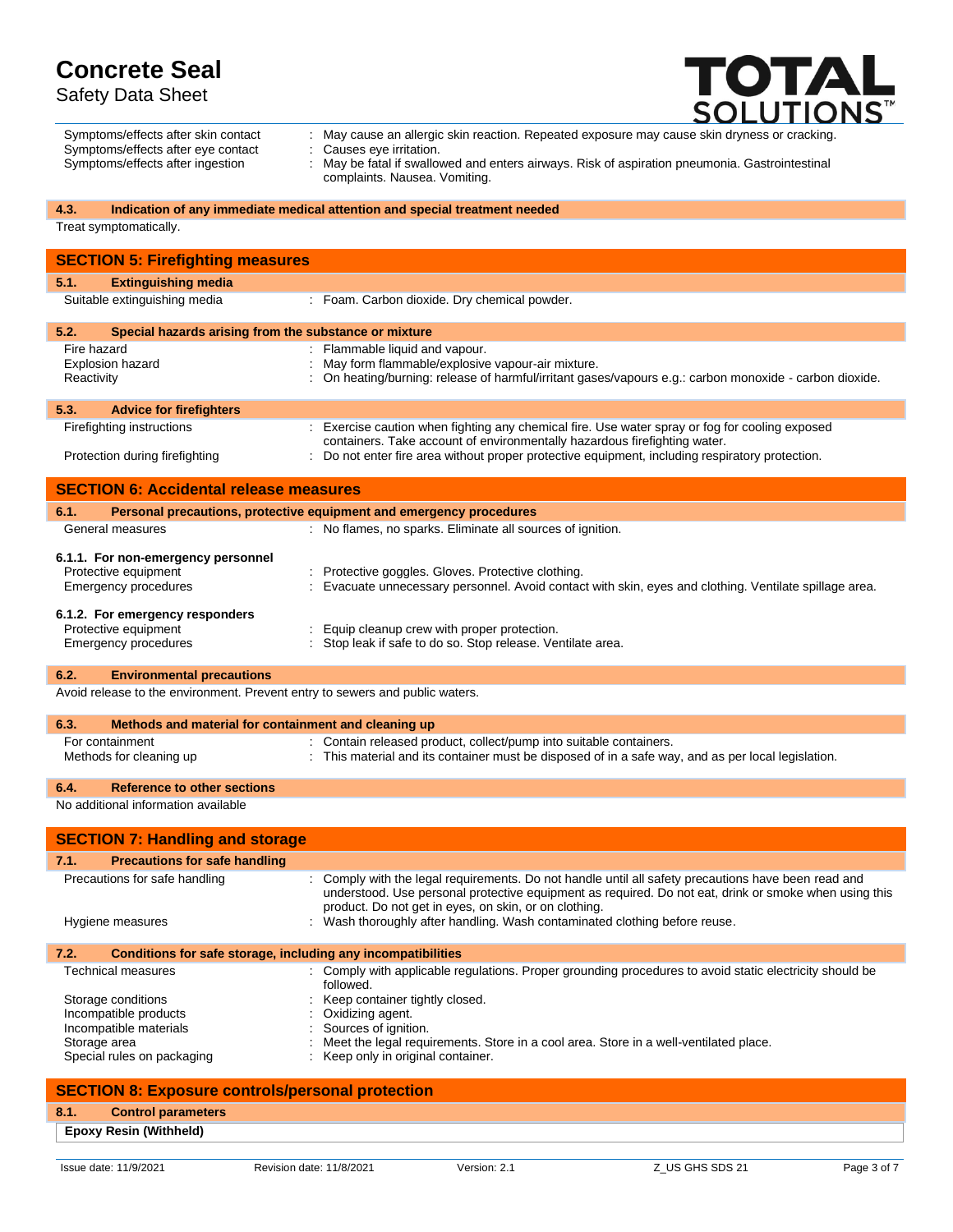Safety Data Sheet

Not applicable

### **C9-12 Light Alkanes (64742-88-7)**

Not applicable

| Xylene (1330-20-7) |                      |                           |  |  |
|--------------------|----------------------|---------------------------|--|--|
| <b>ACGIH</b>       | ACGIH OEL TWA [ppm]  | $100$ ppm                 |  |  |
| <b>ACGIH</b>       | ACGIH OEL STEL [ppm] | $150$ ppm                 |  |  |
| <b>ACGIH</b>       | Remark (ACGIH)       | URT & eye irr; CNS impair |  |  |
| <b>OSHA</b>        | OSHA PEL TWA [1]     | $435 \text{ mg/m}^3$      |  |  |
| <b>OSHA</b>        | OSHA PEL TWA [2]     | $100$ ppm                 |  |  |

#### **Ethylbenzene (100-41-4)**

| <b>ACGIH</b> | ACGIH OEL TWA [ppm] | 20 ppm                            |
|--------------|---------------------|-----------------------------------|
| <b>ACGIH</b> | Remark (ACGIH)      | URT irr; kidney dam (nephropathy) |
| <b>OSHA</b>  | OSHA PEL TWA [1]    | $435 \text{ mg/m}^3$              |
| <b>OSHA</b>  | OSHA PEL TWA [2]    | $100$ ppm                         |

# **C9-15 Heavy Aromatic Hydrocarbons (64742-95-6)**

Not applicable

#### **8.2. Exposure controls**

Personal protective equipment : Gloves. Safety glasses. Protective clothing. Use appropriate personal protective equipment when risk assessment indicates this is necessary.

**TOTAL**<br>SOLUTIONS



| <b>SECTION 9: Physical and chemical properties</b> |                                                       |  |  |  |
|----------------------------------------------------|-------------------------------------------------------|--|--|--|
| 9.1.                                               | Information on basic physical and chemical properties |  |  |  |
| Physical state                                     | Liquid                                                |  |  |  |
| Appearance                                         | Clear, amber liquid                                   |  |  |  |
| Odour                                              | solvent odor                                          |  |  |  |
| Odour threshold                                    | No data available                                     |  |  |  |
| рH                                                 | No data available                                     |  |  |  |
| Melting point                                      | No data available                                     |  |  |  |
| Freezing point                                     | No data available                                     |  |  |  |
| Boiling point                                      | No data available                                     |  |  |  |
| Flash point                                        | 104 °F Closed Cup                                     |  |  |  |
| Relative evaporation rate (butylacetate=1)         | No data available                                     |  |  |  |
| Flammability (solid, gas)                          | No data available                                     |  |  |  |
| <b>Explosive limits</b>                            | No data available                                     |  |  |  |
| Explosive properties                               | No data available                                     |  |  |  |
| Oxidising properties                               | No data available                                     |  |  |  |
| Vapour pressure                                    | No data available                                     |  |  |  |
| Relative density                                   | No data available                                     |  |  |  |
| Relative vapour density at 20 °C                   | No data available                                     |  |  |  |
| Density                                            | $0.857$ g/ml                                          |  |  |  |
| Solubility                                         | Insoluble in water.                                   |  |  |  |
| Partition coefficient n-octanol/water (Log Pow)    | No data available                                     |  |  |  |
| Partition coefficient n-octanol/water (Log Kow)    | No data available                                     |  |  |  |
| Auto-ignition temperature                          | No data available                                     |  |  |  |
| Decomposition temperature                          | No data available                                     |  |  |  |
| Viscosity                                          | No data available                                     |  |  |  |
| Viscosity, kinematic                               | $< 20 \text{ cSt}$                                    |  |  |  |
| Viscosity, dynamic                                 | No data available                                     |  |  |  |
| VOC content                                        | $70 - 80%$                                            |  |  |  |

#### **SECTION 10: Stability and reactivity**

### **10.1. Reactivity**

On heating/burning: release of harmful/irritant gases/vapours e.g.: carbon monoxide - carbon dioxide.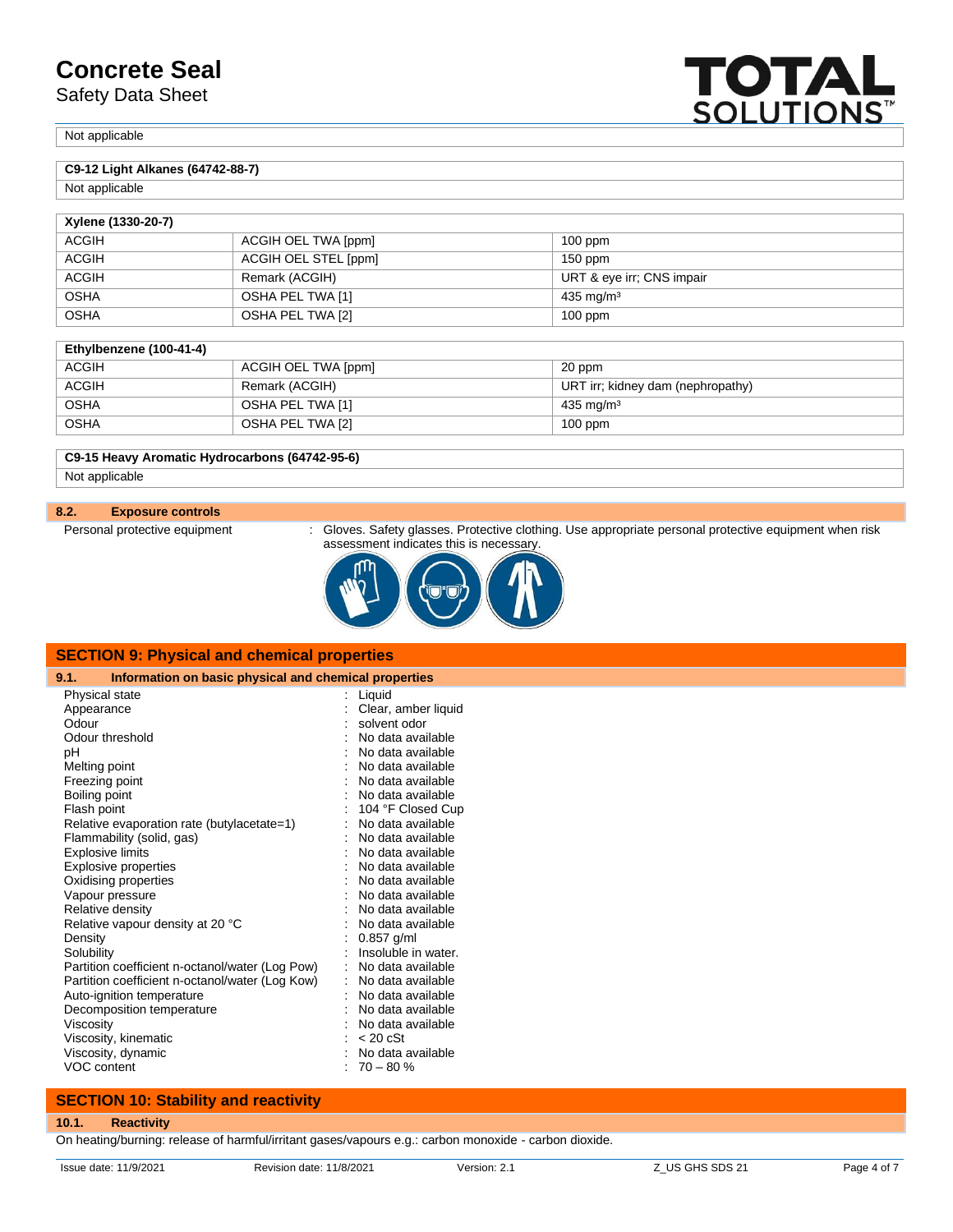Safety Data Sheet



| 10.2.<br><b>Chemical stability</b>                 |                                                                                                      |
|----------------------------------------------------|------------------------------------------------------------------------------------------------------|
| No additional information available                |                                                                                                      |
| 10.3.<br><b>Possibility of hazardous reactions</b> |                                                                                                      |
| Refer to section 10.1 on Reactivity.               |                                                                                                      |
| 10.4.<br><b>Conditions to avoid</b>                |                                                                                                      |
| No additional information available                |                                                                                                      |
| 10.5.<br><b>Incompatible materials</b>             |                                                                                                      |
| No additional information available                |                                                                                                      |
| 10.6.<br><b>Hazardous decomposition products</b>   |                                                                                                      |
|                                                    | Under normal conditions of storage and use, hazardous decomposition products should not be produced. |
| <b>SECTION 11: Toxicological information</b>       |                                                                                                      |
| Information on toxicological effects<br>11.1.      |                                                                                                      |
| Acute toxicity                                     | : Not classified                                                                                     |
| Xylene (1330-20-7)                                 |                                                                                                      |
| LC50 Inhalation - Rat [ppm]                        | 4550 ppmv/4h                                                                                         |
| ATE CLP (dermal)                                   | 1100 mg/kg bodyweight                                                                                |
| ATE CLP (gases)                                    | 4550 ppmv/4h                                                                                         |
| ATE CLP (dust, mist)                               | $1.5$ mg/l/4h                                                                                        |
| Ethylbenzene (100-41-4)                            |                                                                                                      |
| LD50 oral rat                                      | 3500 mg/kg (Rat; Other; Experimental value)                                                          |
| LD50 dermal rabbit                                 | 15415 mg/kg (Rabbit; Literature study; Other; 15432 mg/kg; Rabbit; Experimental value)               |
| LC50 Inhalation - Rat                              | 17.8 mg/l/4h (Rat; Literature study)                                                                 |
| LC50 Inhalation - Rat [ppm]                        | 4000 ppm/4h (Rat; Literature study)                                                                  |
| ATE CLP (oral)                                     | 3500 mg/kg bodyweight                                                                                |
| ATE CLP (dermal)                                   | 15415 mg/kg bodyweight                                                                               |
| ATE CLP (gases)                                    | 4000 ppmv/4h                                                                                         |
| ATE CLP (vapours)                                  | 17.8 mg/l/4h                                                                                         |
| ATE CLP (dust, mist)                               | 17.8 mg/l/4h                                                                                         |
|                                                    |                                                                                                      |
| C9-15 Heavy Aromatic Hydrocarbons (64742-95-6)     |                                                                                                      |
| LD50 oral rat                                      | > 2000 mg/kg (Rat, Oral)                                                                             |
| LD50 dermal rabbit                                 | > 3160 mg/kg (Rabbit, Dermal)                                                                        |
| Skin corrosion/irritation                          | Causes skin irritation.                                                                              |
| Serious eye damage/irritation                      | Causes eye irritation.                                                                               |
| Respiratory or skin sensitisation                  | May cause an allergic skin reaction.                                                                 |
| Germ cell mutagenicity<br>Carcinogenicity          | May cause genetic defects.<br>May cause cancer.                                                      |
|                                                    |                                                                                                      |
| Xylene (1330-20-7)                                 |                                                                                                      |
| <b>IARC</b> group                                  | 3 - Not classifiable                                                                                 |
| Ethylbenzene (100-41-4)                            |                                                                                                      |
| <b>IARC</b> group                                  | 2B - Possibly carcinogenic to humans                                                                 |
| Reproductive toxicity<br>STOT-single exposure      | Suspected of damaging fertility or the unborn child.<br>May cause respiratory irritation.            |
| STOT-repeated exposure                             | : Causes damage to organs through prolonged or repeated exposure.                                    |
| Aspiration hazard                                  | May be fatal if swallowed and enters airways.                                                        |
| Symptoms/effects after inhalation                  | May cause respiratory irritation.                                                                    |
| Symptoms/effects after skin contact                | May cause an allergic skin reaction. Repeated exposure may cause skin dryness or cracking.           |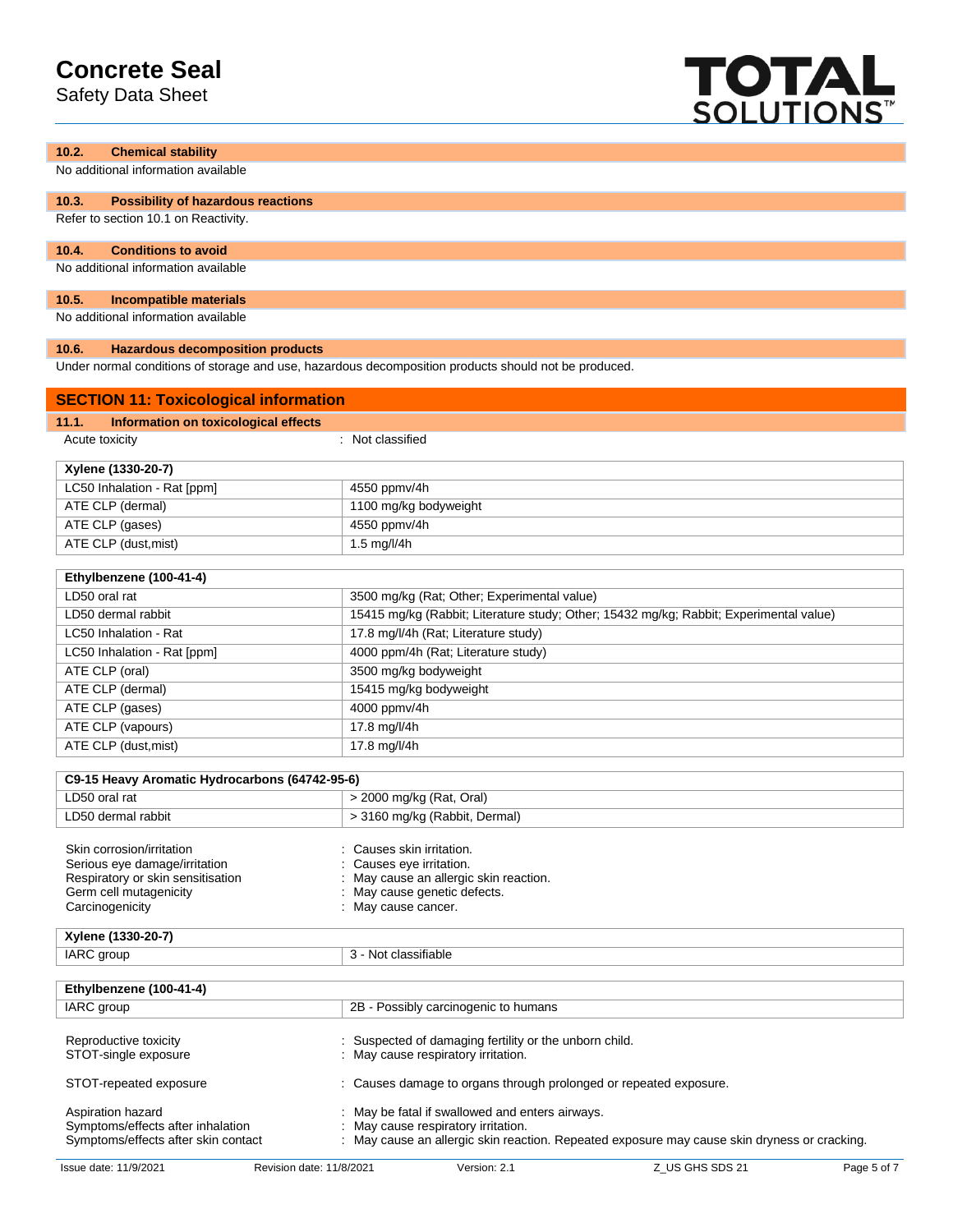Safety Data Sheet



| Symptoms/effects after eye contact<br>Symptoms/effects after ingestion | : Causes eve irritation.<br>: May be fatal if swallowed and enters airways. Risk of aspiration pneumonia. Gastrointestinal |
|------------------------------------------------------------------------|----------------------------------------------------------------------------------------------------------------------------|
|                                                                        | complaints. Nausea. Vomiting.                                                                                              |

| <b>SECTION 12: Ecological information</b> |                                                                                                 |  |
|-------------------------------------------|-------------------------------------------------------------------------------------------------|--|
| 12.1.<br><b>Toxicity</b>                  |                                                                                                 |  |
| Ethylbenzene (100-41-4)                   |                                                                                                 |  |
| LC50 - Fish [2]                           | 4.2 mg/l (LC50; OECD 203: Fish, Acute Toxicity Test; 96 h; Salmo gairdneri; Semi-static system; |  |
|                                           | Fresh water; Experimental value)                                                                |  |

| C9-15 Heavy Aromatic Hydrocarbons (64742-95-6) |                       |  |
|------------------------------------------------|-----------------------|--|
| LC50 - Fish [1]                                | 18 mg/l (Pisces)      |  |
| EC50 - Crustacea [1]                           | 21 mg/l (Daphnia sp.) |  |

| <b>Persistence and degradability</b><br>12.2. |                                                                                                  |
|-----------------------------------------------|--------------------------------------------------------------------------------------------------|
| Ethylbenzene (100-41-4)                       |                                                                                                  |
| Persistence and degradability                 | Readily biodegradable in water. Biodegradable in the soil. Low potential for adsorption in soil. |
| Biochemical oxygen demand (BOD)               | 1.44 g $O_2$ /g substance (20d.)                                                                 |
| Chemical oxygen demand (COD)                  | 2.1 g $O2/g$ substance                                                                           |
| <b>ThOD</b>                                   | 3.17 g $O_2$ /g substance                                                                        |
| BOD (% of ThOD)                               | 45.4 (20 days)                                                                                   |
|                                               |                                                                                                  |

| C9-15 Heavy Aromatic Hydrocarbons (64742-95-6) |                                 |  |
|------------------------------------------------|---------------------------------|--|
| Persistence and degradability                  | Readily biodegradable in water. |  |

## **12.3. Bioaccumulative potential**

| Ethylbenzene (100-41-4)                         |                                                                                                  |
|-------------------------------------------------|--------------------------------------------------------------------------------------------------|
| BCF - Fish [1]                                  | 1 (BCF; Other; 6 weeks; Oncorhynchus kisutch; Flow-through system; Salt water; Literature study) |
| BCF - Fish [2]                                  | $15 - 79$ (BCF)                                                                                  |
| BCF - Other aquatic organisms [1]               | 4.68 (BCF)                                                                                       |
| Partition coefficient n-octanol/water (Log Pow) | 3.15 (Experimental value; 3.6; Experimental value; EU Method A.8: Partition Coefficient; 20 °C)  |
| Bioaccumulative potential                       | Low potential for bioaccumulation (BCF $<$ 500).                                                 |

| $\vert$ C9-15 Heavy Aromatic Hydrocarbons (64742-95-6) |  |  |
|--------------------------------------------------------|--|--|
| Partition coefficient n-octanol/water (Log Pow)        |  |  |

### **SECTION 13: Disposal considerations**

#### **13.1. Waste treatment methods**

Product/Packaging disposal recommendations

: Dispose in a safe manner in accordance with local/national regulations.

| <b>SECTION 14: Transport information</b>                                                                                                                                                                             |                                                                                              |                                                                                                                                                |                 |             |
|----------------------------------------------------------------------------------------------------------------------------------------------------------------------------------------------------------------------|----------------------------------------------------------------------------------------------|------------------------------------------------------------------------------------------------------------------------------------------------|-----------------|-------------|
| <b>Department of Transportation (DOT)</b>                                                                                                                                                                            |                                                                                              |                                                                                                                                                |                 |             |
| Transport document description (DOT)<br>UN-No.(DOT)<br>Proper Shipping Name (DOT)<br>Class (DOT)<br>Hazard labels (DOT)                                                                                              | : UN1993<br>: Flammable liquids, n.o.s.<br>: 3 - Flammable liquid<br><b>FLAMMABLE LIQUID</b> | : UN1993 Flammable liquids, n.o.s. (Xylene, Aliphatic Hydrocarbons), 3, III<br>: 3 - Class 3 - Flammable and combustible liquid 49 CFR 173.120 |                 |             |
| Packing group (DOT)<br>DOT Packaging Non Bulk (49 CFR 173.xxx) : 203<br>DOT Packaging Bulk (49 CFR 173.xxx)<br>DOT Symbols<br>DOT Special Provisions (49 CFR 172.102)<br>DOT Packaging Exceptions (49 CFR<br>173.xxx | : III - Minor Danger<br>: 242<br>: B1, B52, IB3, T4, TP1, TP29<br>: 150                      | : G - Identifies PSN requiring a technical name                                                                                                |                 |             |
| Issue date: 11/9/2021                                                                                                                                                                                                | Revision date: 11/8/2021                                                                     | Version: 2.1                                                                                                                                   | Z US GHS SDS 21 | Page 6 of 7 |